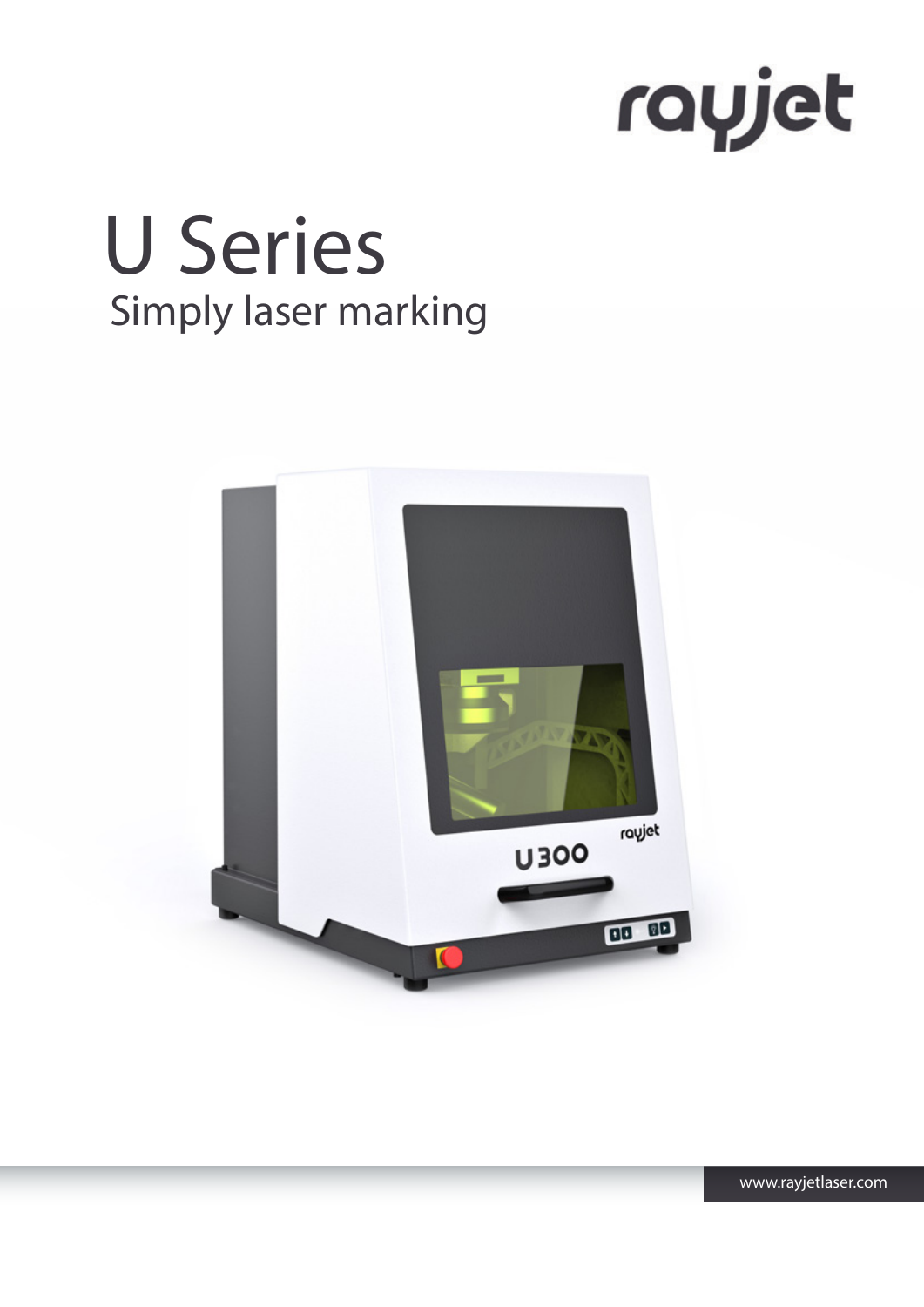### Developed for Your Needs



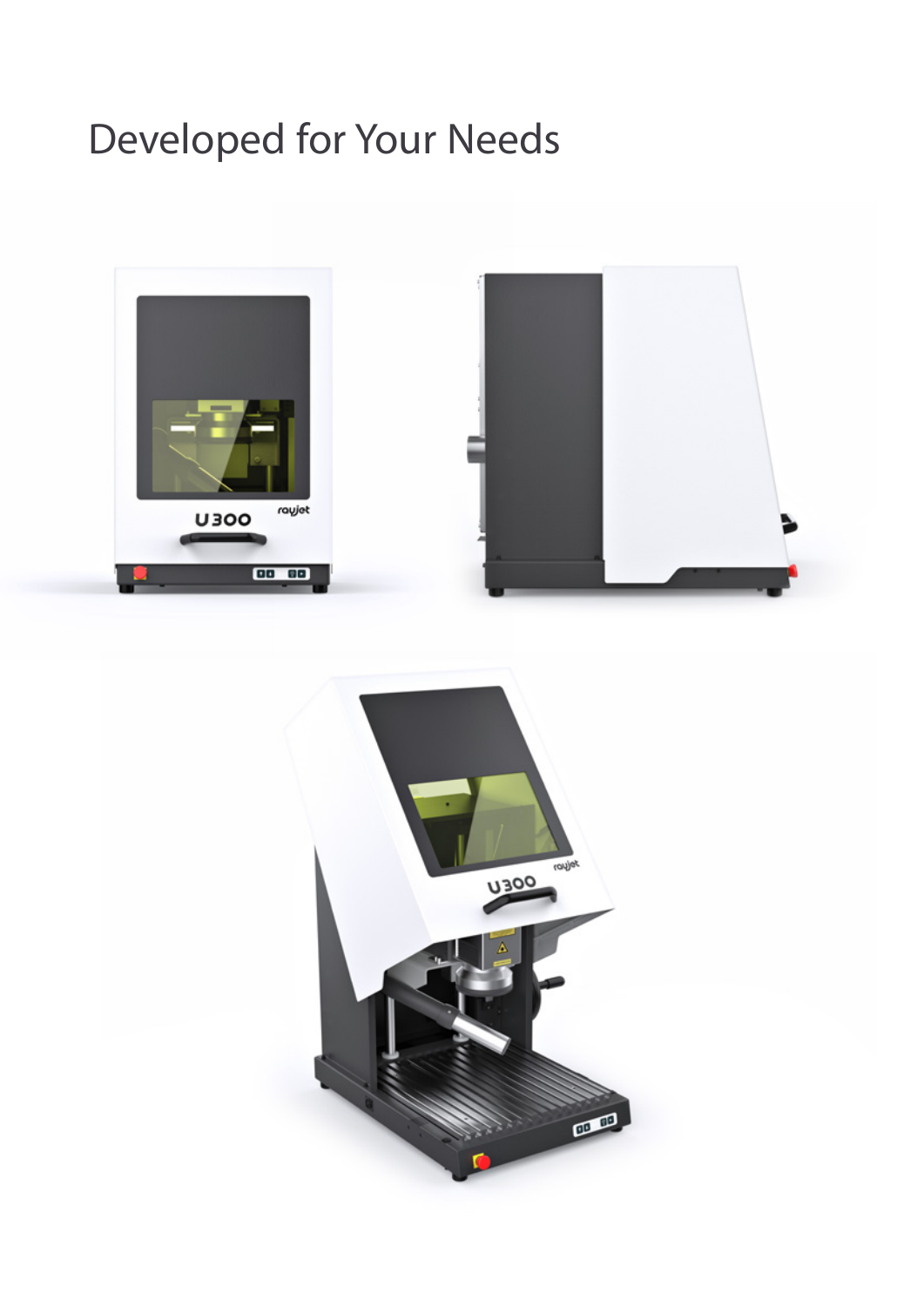





Marking in recesses thanks to long focus distance



Permanent marking by color-change of plastics



Marking individual pieces

With the laser markers of the U series you can mark individual single pieces as well as small and medium batches quickly and easily. Thanks to the maintenancefree fiber laser source, plastic can be recolored and metal permanently marked directly - without the use of sprays or pastes.

No matter if data matrix codes, serial numbers or smallest fonts - with the Galvo Markers engravers, job shops and machine builders are able to easily mark components, type plates or tools - even in hard-to-reach areas. The permanent marking of max. 190 x 190 mm enables complete traceability. Advertising materials such as pens or USB sticks are individually marked with logos or names.

Both models of the U series are optimized for manual feeding and convince by their compact design. The U300 is a class 2 laser desktop workstation, so no safety precautions are required. The U50 - an open system of laser class 4 - can be positioned at will and thus also marks larger or bulky components. Variable data - no matter whether codes, consecutive numbering or names - can be lasered onto your workpieces very fast thanks to UMark. The intuitive marking software is easy to use. The U Series products are equipped with high-quality optical elements and scanners - both components ensure precisely marked parts. The U Series was developed by Trotec. We adhere to stringent regulations regarding production processes and European manufacturing standards. With 68 locations in 18 countries, we have the largest service and training network in the industry. In addition, our dealer network includes 113 partner companies worldwide.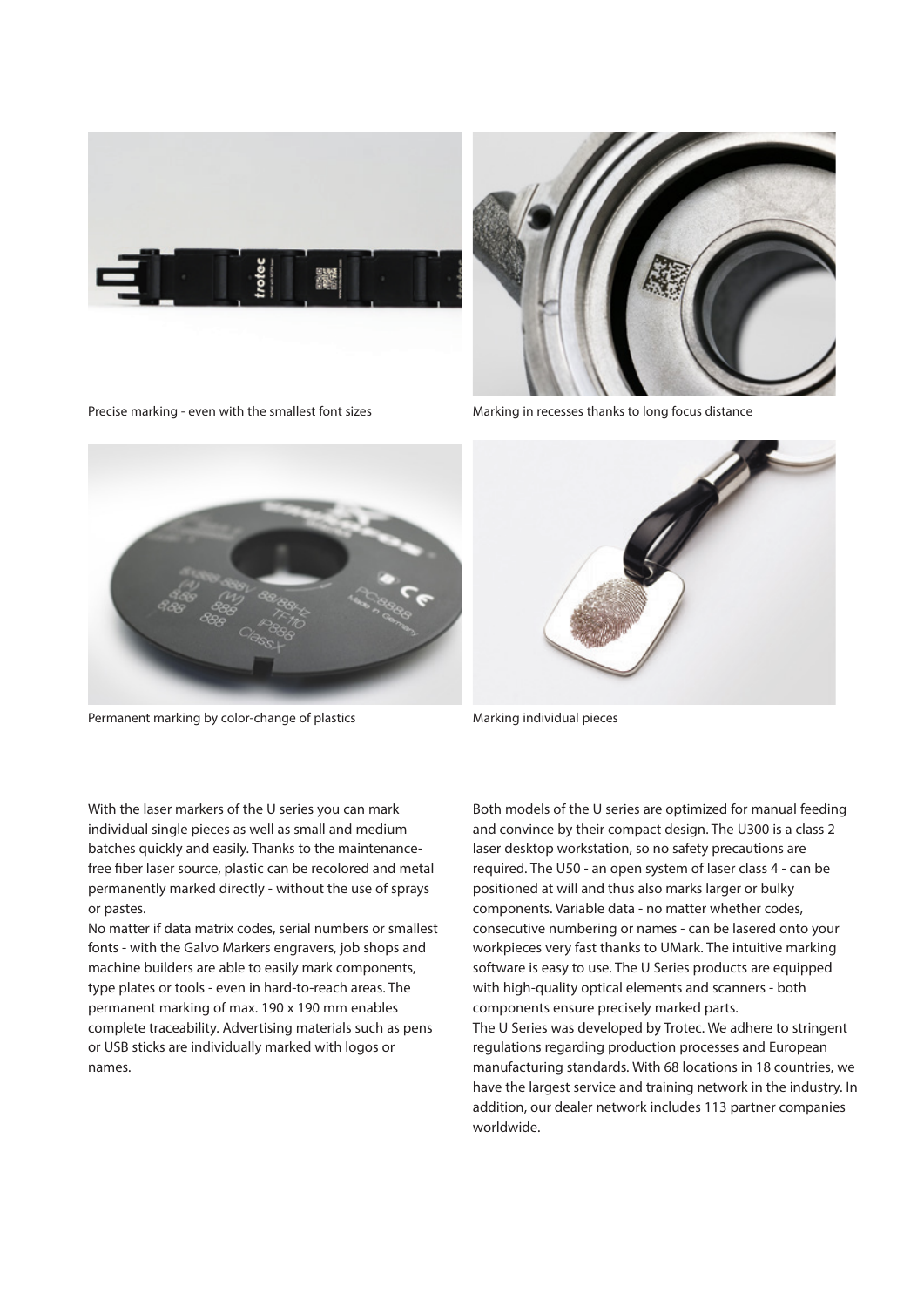### U Series - Simply Laser Marking





#### Process dynamic data in the twinkling of an eye

The UMark software enables you to mark your information on the object in no time at all. This allows you to generate codes, import data files or graphics, and create texts.

The software also has a material database so that you can mark with the correct parameters as quickly as possible. You can also add your own parameters to this database.



#### Save time with bordermarking

The special highlight of the U Series is the Bordermarking function - this allows you to project the surface to be marked or even the contour onto the



component at any time, position it in real time and, if necessary, correct it with a mouse click.





#### Best engraving quality thanks to high-quality optics

High-quality lenses and an excellent laser spot guarantee a perfect application result for your marking. This allows even the smallest details to be marked precisely.

Functions such as polishing and deep engraving ensure legibility even on demanding materials.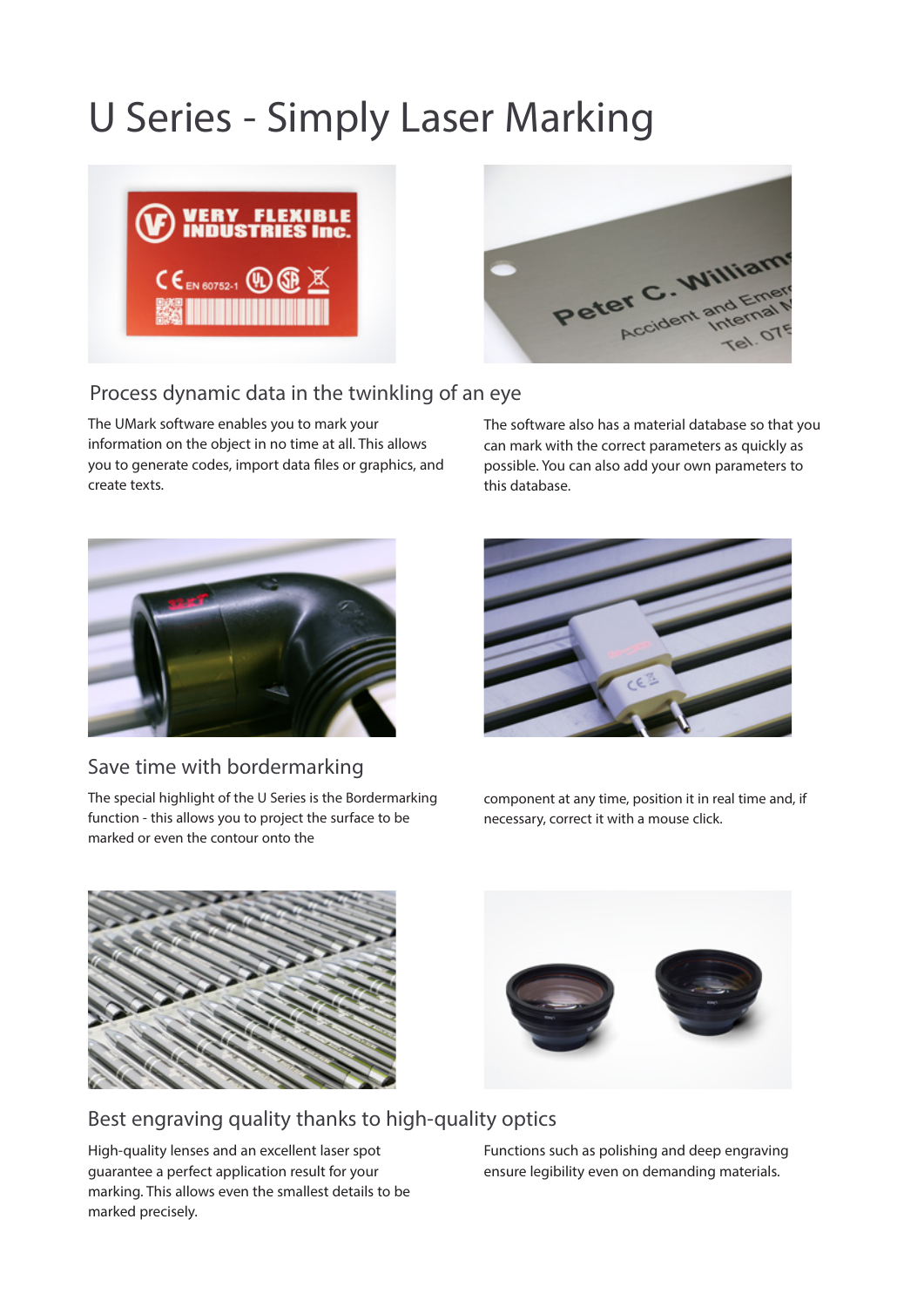#### Independent and flexible through Ethernet

Due to the newly integrated interface, the laser can be controlled with any Windows PC. This means that you are no longer tied to the functionality of an Industrial PC's. Simply plug in and laser - you will be surprised how much time you will save!





#### Stay safe and productive

The marking laser works only when the door of the U300 is closed. The reason for laser class 2 is the inbuilt positioning laser that allows you to align your work materials quickly and easily. This means that no special protective devices are required - the operator can work safely at all times.

#### Better environments with Atmos exhaust systems

Trotec is also setting new standards with regard to exhaust systems with the Atmos model series. As the only laser manufacturer, we produce models that are optimally adapted to the respective laser machine. A suitable exhaust system ensures the safe and clean operation of your laser machine. It reliably removes dust and gases from the processing area and, with its activated carbon filters, it filters out odors that may be generated during laser processing. The Atmos exhaust system helps to deliver the best possible marking quality. We recommend the model Atmos Nano for the combined use of a U marker with exhaust system.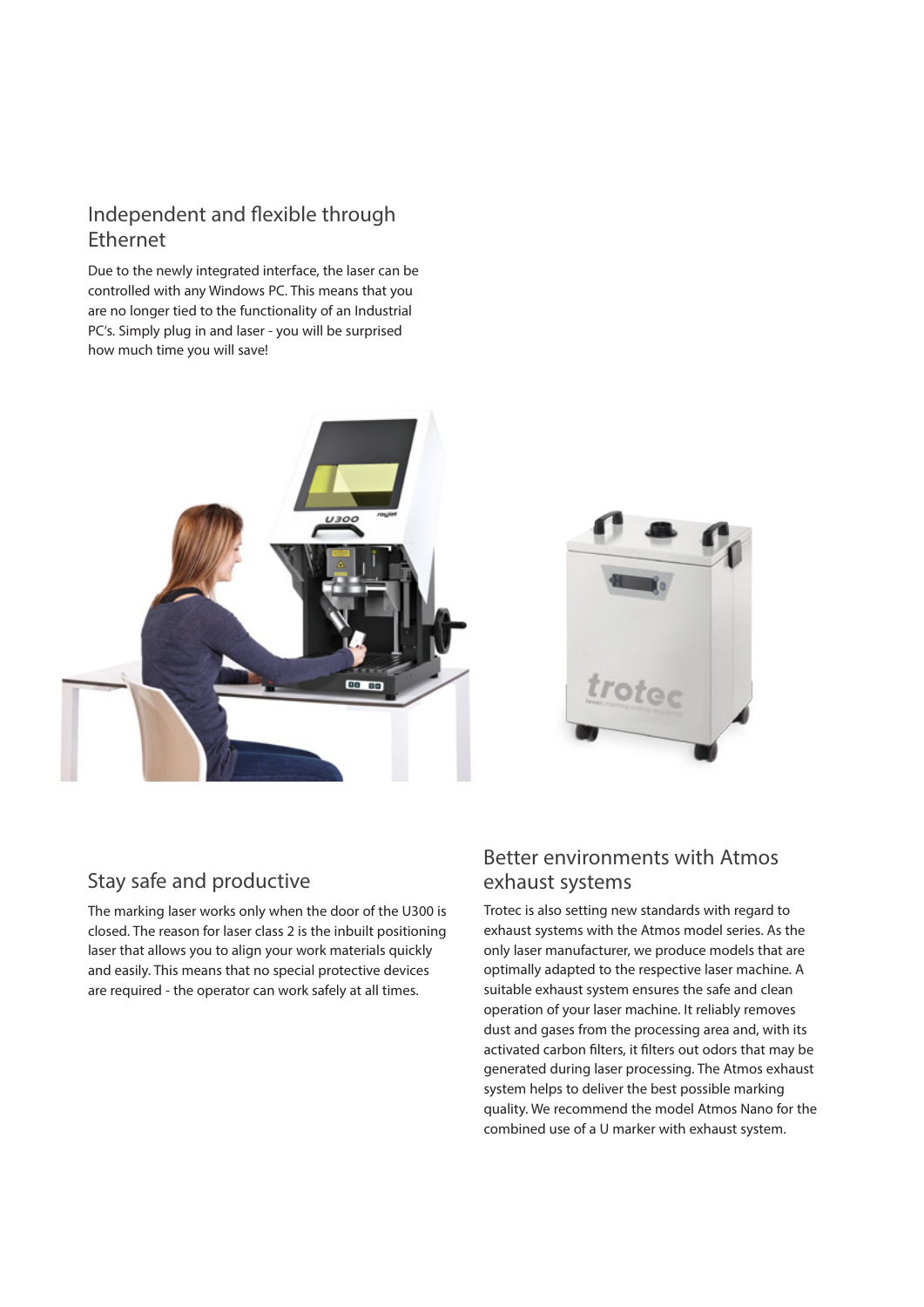## Applications and Materials

The laser machines of the U Series can be used to mark countless metals and plastics. In detail, plastics are re-coloured or foamed, metals (deep) engraved or surfaces polished to ensure the best possible legibility and 100% traceability.

Metals suitable for laser engraving and marking:

- Stainless steel
- Steel and hard metals
- Aluminum and anodized aluminum
- Precious metals
- Brass
- Copper
- Titanium and titanium alloys
- Other metals





#### Plastics that are suitable for laser marking:

- Polyamide (PA)
- Polycarbonate (PC)
- Polyoxymethylene (POM)
- Polyarylsulfones (PSU, PPSU)
- Polyetheretherketone (PEEK)
- Acrylonitrile butadiene styrene copolymer (ABS)
- Polyimide (PI)
- Polymethylmetacrylate (PMMA)
- Polyester (PES)
- Silicone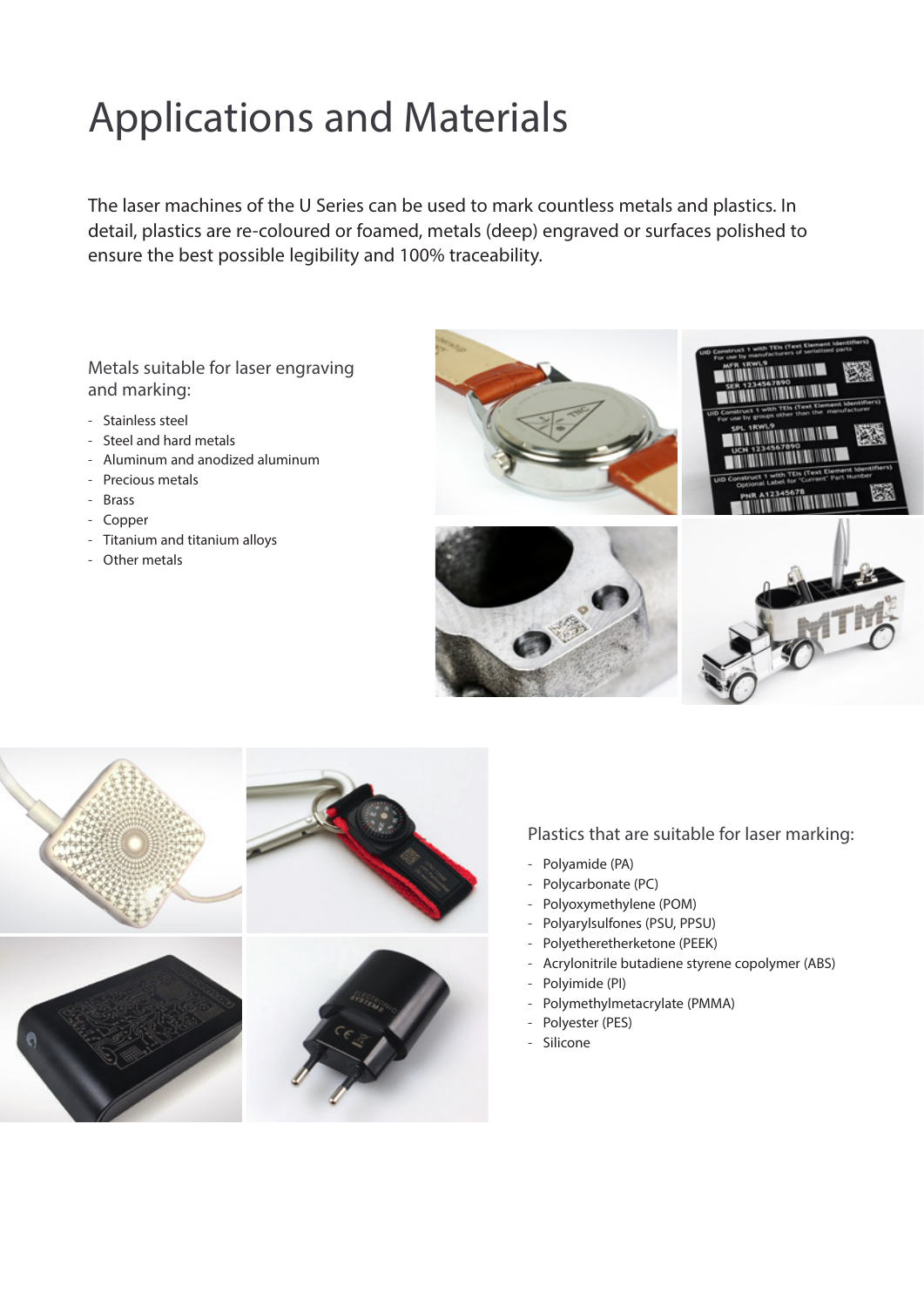### Technical Data





|                                | U300<br>02F<br>F160                                                                                                                                 | U300<br>02F<br>F254 | U50<br>02F<br>F160 | U50<br>02F<br>F <sub>254</sub> |
|--------------------------------|-----------------------------------------------------------------------------------------------------------------------------------------------------|---------------------|--------------------|--------------------------------|
| Working area (mm)              | 120 x 120                                                                                                                                           | 190 x 190           | 120 x 120          | 190 x 190                      |
| Working distance (+/-0.2mm)    |                                                                                                                                                     |                     | 211.6              | 361.6                          |
| Loading area (mm)              | 350 x 400                                                                                                                                           |                     |                    |                                |
| Max. height of workpiece (mm)  | 171                                                                                                                                                 | 22                  |                    | ٠                              |
| Max. loading weight (kg)       | 25                                                                                                                                                  |                     |                    |                                |
| Max. marking speed (m/sec)     | 6                                                                                                                                                   | 9.5                 | 6                  | 9.5                            |
| Max. positioning speed (m/sec) | 12                                                                                                                                                  | 19                  | 12                 | 19                             |
| Z-axis                         | Software-controlled servo axis                                                                                                                      |                     |                    |                                |
| Door                           | Manual                                                                                                                                              |                     |                    |                                |
| System requirements            | Windows compatible PC at least 1GHz and Windows 7, CD-Tray                                                                                          |                     |                    |                                |
| Supported fonts                | All installed TrueTypeFonts                                                                                                                         |                     |                    |                                |
| Supported 1D barcodes          | Australian Post; Codebar; Code 11; Code 128; Code 39; Code 93; DAFT; Deutsche<br>Post; DPD; EAN-13; EAN-14; EAN-8; GS1; HIBC; ISBN; GS1; Pharmacode |                     |                    |                                |
| Supported 2D codes             | Datamatrix; QR-Code; Aztec; Codeblock-F; GS1 Databar; HIBC; Maxi Code;<br><b>PDF 417</b>                                                            |                     |                    |                                |
| Supported image formats        | BMP; JPG; DXF; PDF; EPS; PS; TSF; DWG                                                                                                               |                     |                    |                                |
| <b>Interfaces</b>              | Ethernet; Laser-Interlock; Marking-Start, (24 VDC)                                                                                                  |                     |                    |                                |
| Dimensions (L x D x H mm)      | 851 x 571 x 653<br>449 x 559 x 177                                                                                                                  |                     |                    |                                |
| Weight                         |                                                                                                                                                     | 60 kg               |                    |                                |
| Weight laser rack              | 9 kg                                                                                                                                                |                     |                    |                                |